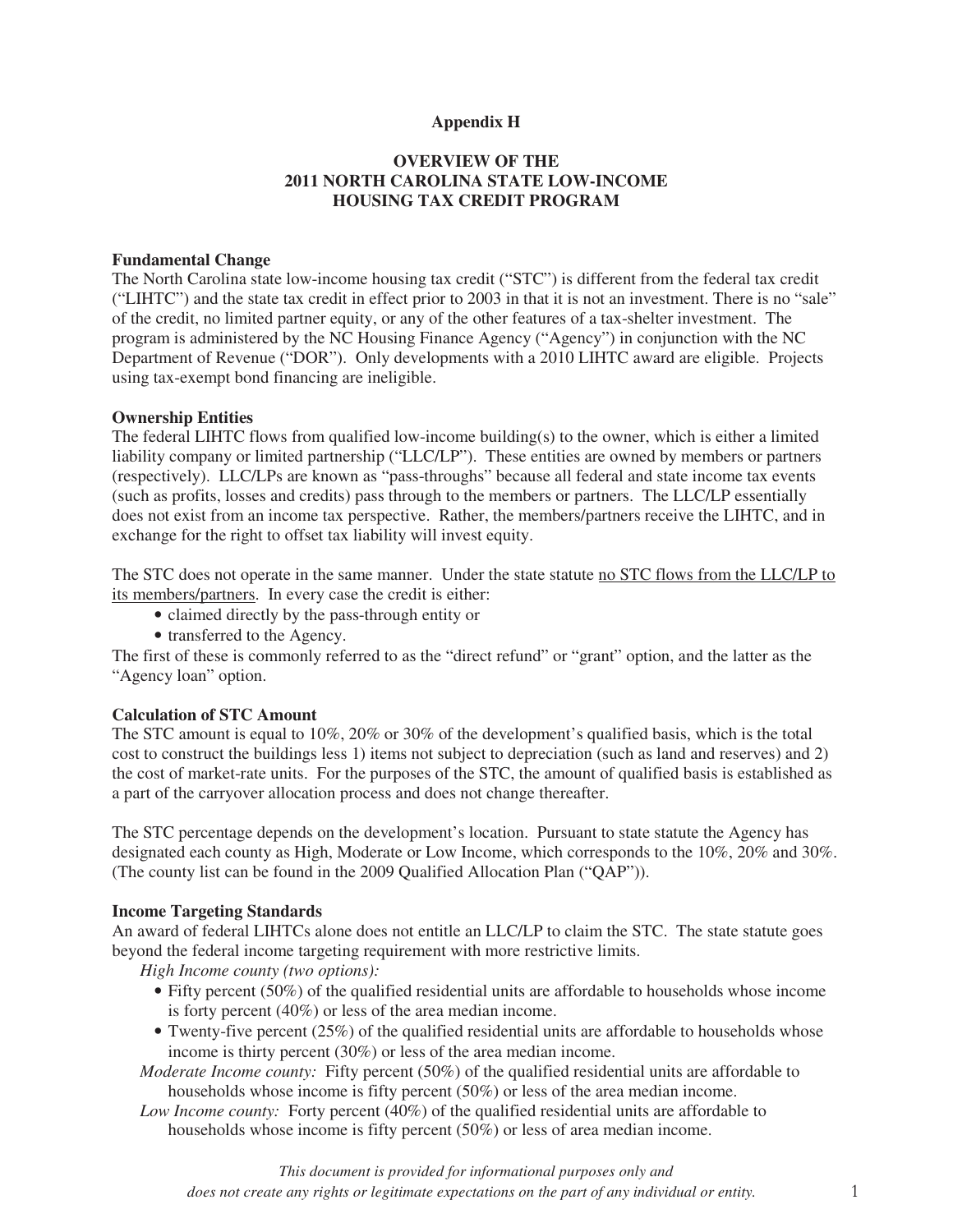Projects must comply with these limits for thirty (30) years; these and other requirements will be incorporated into the project's extended use agreement.

# **Making the Election Between a Direct Refund and Agency Loan**

As part of the full application for LIHTCs, LLC/LPs are required to indicate which of the two options for taking the STC they will elect. This choice will be based on a number of factors, and program participants will need to consult with professionals (i.e. attorneys and accountants) who are familiar with the STC and related legal issues to determine the best option. Federal LIHTC equity investors may also have an interest in the election.

The following chart describes the major distinctions between each option, which are further described in the remainder of this Appendix.

| <b>Direct Refund</b>                          | <b>Agency Loan</b>                             |
|-----------------------------------------------|------------------------------------------------|
| Project must be 50% complete, inspected and   | Can close when the project meets the Agency's  |
| meet all requirements before funds may be     | requirements, including construction financing |
| issued from escrow                            | equals the loan amount, and the Agency has     |
|                                               | received the STC funds from the DOR            |
| Subject to automatic, statutory recapture and | Exempt from statutory recapture; compliance    |
| penalties for non-compliance                  | covered by the loan documents                  |
| Value will become partners' equity            | Will be subject to repayment in year 30        |
| Will result in federal taxable income         | Excluded from federal income taxes if within   |
| recognition for partners                      | terms of the private letter ruling ("PLR")     |

The LIHTC carryover agreement will have a section for project owners to elect the loan or direct refund method. However, any indication that is contrary to the representation made in the full application will result in revocation of the tax credit award.

## **Direct Refund (Grant) Option**

The LLC/LP may choose to receive a refund of the STC amount. Under this method the DOR will issue funds in the name of the LLC/LP to an escrow account held by the Agency. The account can only be closed when the development meets certain milestones. The most important of these is that at least half of the activities to be included in the project's qualified basis must be completed (see QAP Section VII(B)(2) for a complete description). The purpose behind these limitations is to ensure that resources are not claimed ahead of corresponding value being created in the buildings.

If an LLC/LP accepts a refund and subsequently fails to ensure that the development complies with the relevant requirements under the statute and QAP, its members/partners and related parties will be liable for recapture of the refund amount, in addition to other penalties (as determined by the Agency and DOR).

Regardless of the circumstances, a project cannot reflect payment of taxes owed due to electing the direct refund method. Any amount owed by a member or partner will be their responsibility and may not be included as a development cost, cash flow priority, reduced equity pricing or otherwise. This limitation will apply to all stages of the Agency's project review (i.e. application, carryover and final cost certification).

To date no LLC/LP has elected the direct refund option.